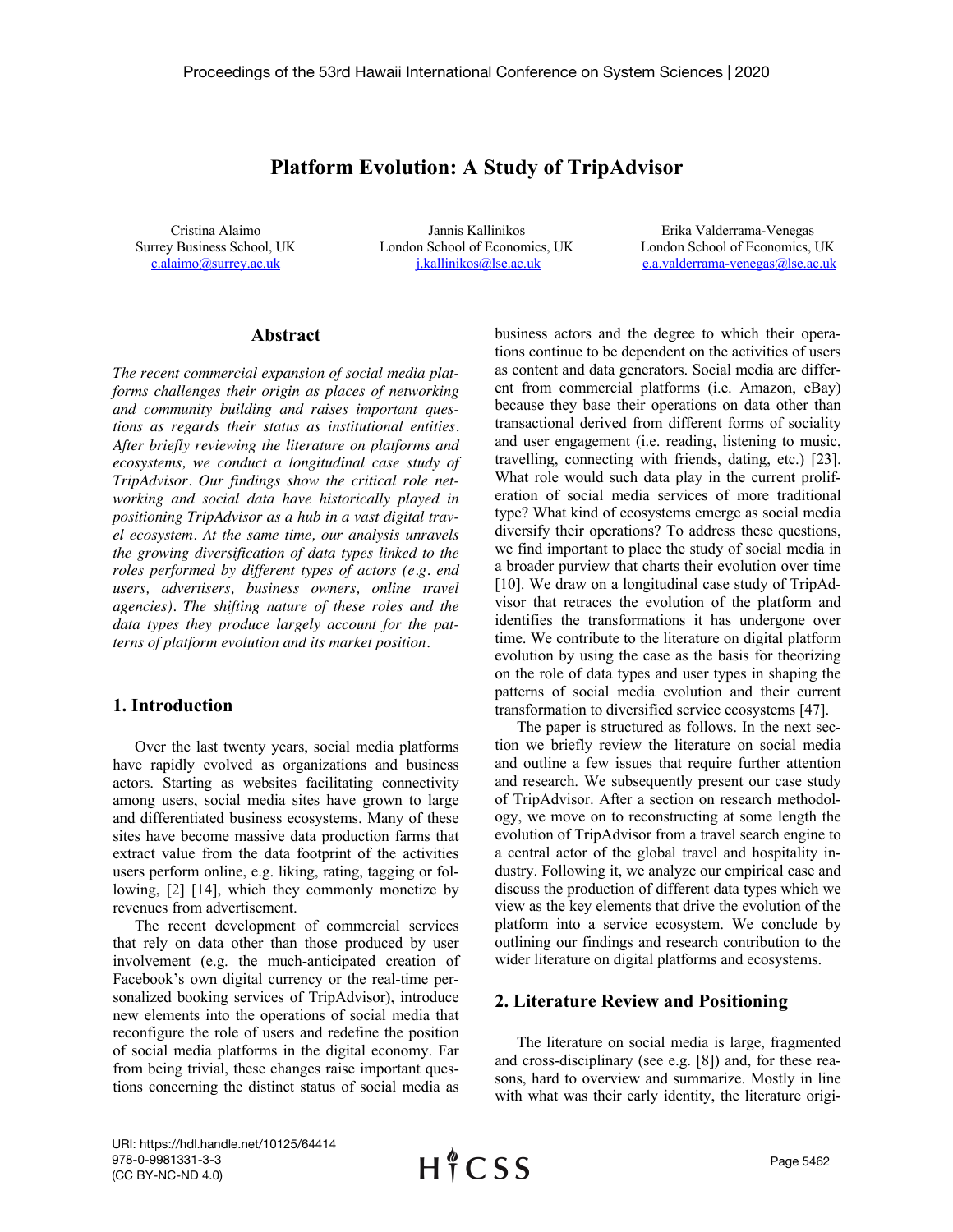nally conceived of social media as social networking sites and studied them, accordingly, as online facilities through which people link and interact with one another (e.g. [7] [27]). This strand of literature considered the networking or community element as the defining attribute of early social media sites and the basis for singling them out as a particular type of social and economic entities [5]. The presence of large populations of users and the shifting networks that emerged as users created and shared content online were seen as the distinct mark of social media organizations [26].

However, the evolution of the Internet, the development of data handling technologies and the quick adoption of mobile devices brought about the deep economic involvement of social media and put their conception as sites of community and networking under a hard test. A great deal of social media has over time grown to complex and operationally diversified business actors. It is obvious that the current economic position of social media cannot straightforwardly be deduced from their networking attributes.

Seeking to address the organizational, technological and economic complexity of social media and the links social media companies maintain to the growing digital economy an alternative conception of social media as platforms has gained currency over the recent years (see e.g. [2] [3] [12] [14] [20]). As distinct from the notion of networking sites, the concept of platform redirects attention beyond the activities of online communities and groups to the organizational configurations, technological infrastructures and business processes of social media and their embedment in larger business ecosystems [13]. Platforms are not just networking sites.

This strand of literature draws upon and partly coincides with the conception of digital platforms as twosided or multisided markets, in which different types of participants trade their interests under a set of rules and conditions that are shaped by the nature of each platform (type of product or service traded) and the ways it is governed (platform owners). Social media fit well this description. A great deal of social media platforms provides specialized services, such as hiring services in the case of LinkedIn or travel and hospitality services in the case of TripAdvisor, that bring different types of actors together. More often than not, social media work as advertising platforms procuring their revenues through the trading of the attention of their users to advertisers (e.g. 97% of Facebook revenue in 2017). While recognizing the organizational complexity of social media, this strand of literature nonetheless relegates the role of users in the back seat. The significance of users for platforms seems to be limited to the concepts of externalities or network effects and their perception to such generic roles as producers, consumers, stakeholders or developers [6] [11] [17].

The view of platforms as multisided markets is indicative of the complexity of social media and is usually overlooked by their conception as networking sites. Yet, platforms are more than a specific type of marketplace. Far from being sites of market exchanges alone [15], social media platforms maintain complex data warehousing environments, linked to a series of technologies such as distributed data management systems (e.g. Hadoop), protocols, APIs and social buttons through which data are rendered standardized and portable over platform boundaries and across large portion of the Web [14]. These operations, in turn, require suitable user interface designs to foster specific user participation and a range of data management tools, including personalization systems, AI and machine learning applications [2]. Far from being sites of economic exchange, social media are composite entities whose operations are contingent on the orchestration of these technological capabilities into a dynamic and well-functioning whole. Such an orchestration can be brought to the forefront via the concept of platform design and architecture [48] [49]. Platforms can be viewed as assemblages of different elements that are linked together into adaptable and revisable configurations that render them able to respond to the shifting demands of the broader digital ecosystem into which they are embedded (see e.g.  $[4] [19] [21] [28]$ ).

The economic and technological complexity of digital platforms indicate that social media are complex organizations made of several types of resources, task structures, roles and positions. It is reasonable to assume that similar to most complex organizations (see e.g. [22] [33] [36] [40]), these attributes and qualities of social media shape the way they operate. Yet, there is no much written on the kind of organizations social media platforms are. There is a growing literature on the adoption of social media technologies by incumbent organizations. However, with the exception perhaps of Wikipedia (see e.g. [1]), social media platforms have not been studied as a particular type of organization. Far from being transaction platforms operating simply as multisided markets or sites of sociality, social media organizations such as Facebook, LinkedIn or TripAdvisor are settings of work, authority and expertise through which a variety of resources are deployed to achieve specific objectives [23].

To sum up, the majority of IS contributions still investigate social media as social networks [5] [26] [34] [38] [44]. The problem with this approach is that it assumes social media to be a kind of neutral conduit of connectivity, glossing over their economic, technological and organizational complexity [15]. On the other hand, the understanding of social media as complex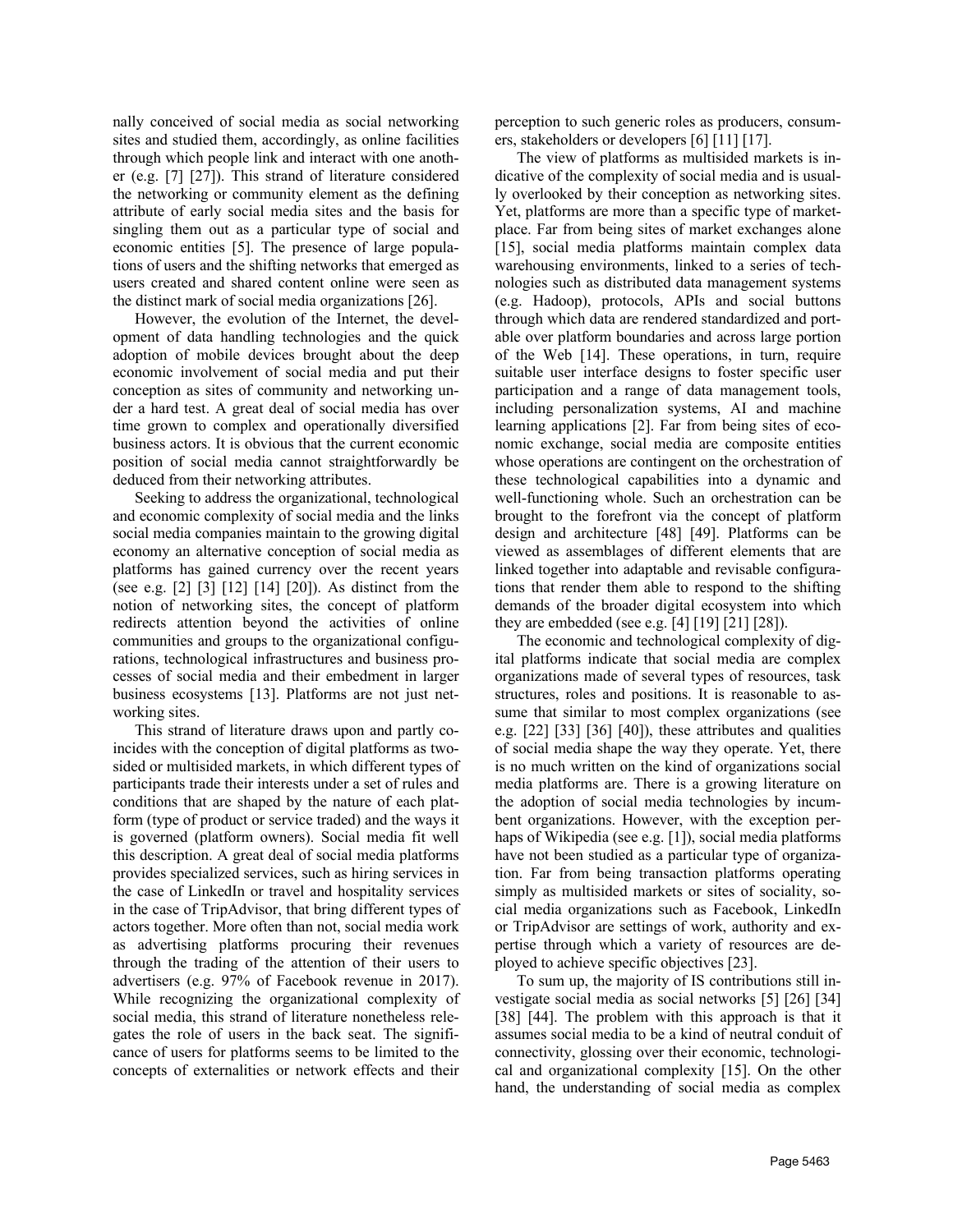economic, technological and organizational entities occasions other problems as it tends to obfuscate the critical role users have historically played as content and data creators rather than simply buyers [23]. In fact, many economists and management scholars do not make a stark difference between such diverse platforms as OpenTable and Facebook or LinkedIn and Google and do not consider the role of user populations other than in the generic and, for that reason, unsatisfactory fashion of value networks (see e.g. [11]).

In this paper, we investigate the transformation of social media platforms by looking at the role different types of users play without sacrificing their economic, technological and economic complexity [24]. We position our research and contribution against the background of the literature reviewed. We build on previous contributions and demonstrate how the innovative capability of social media derives from different forms of user involvement designed to procure specific types of data. The relatively recent introduction of commercial services derived from transaction data signifies a new stage in social media platform evolution that breaks with the practices characteristic of their establishment (networking) and take-off periods (information services). Our research shows how and to what extent these developments are linked to the role of users and the economic relevance of the data created by user platform participation (social data).

## **3. Methodology**

We present a longitudinal case study of TripAdvisor which spans from its establishment in 2000 to the end of 2017 [47]. The case study consists of two stages. The first is a pilot study of 7 hotels, 5 restaurants and 3 attractions working with TripAdvisor. The study lasted 4 months (3 in Chile, 1 in UK) and was conducted in 2017. The pilot study disclosed the diversity of platform operations and led to the identification of the main types of users, the practices related to the production and exchange of data between hotel owners, main stakeholders and TripAdvisor and to the refinement of research questions. Data were in this phase collected with semi-structured interviews (15), in situ observations and review of various online sources. The second phase is a longitudinal case study of TripAdvisor which is mostly based on online, publicly-available archival records [41] from TripAdvisor media center (https://tripadvisor.mediaroom.com). This online archive comprises files since the early stages of TripAdvisor classified under two categories: "In the News" and "Press releases". The second category entails records of press releases published and maintained on the platform by TripAdvisor itself, providing first-hand,

factual information about important matters in the history of the platform. This category is made of 3,388 press releases from 2000 until December 2017, end date of our data collection. 1,677 of these records are in English and they make the primary information source of this case narrative. While varying in size from a few lines to several pages, these records constitute a valuable source of publicly available information for charting the evolution of the platform over time. Data collection was complemented with two secondary interviews of Stephen Kaufer, TripAdvisor CEO over the years ([31] [43]). It is a diffused practice in longitudinal research to use biographies to reconstruct historical evidence [46]. The interviews provided information on the early stages of TripAdvisor and helped us contextualize the data from our online sources.

On a first read, the 1,677 press releases were classified according to their content: roll-outs, partnerships, acquisitions, awards and reports. While we base our report on the entire archive, the roll-outs sub-category (216 publications) has played a crucial role as it provided most of the evidence of the features that have been launched over time which is key to understanding the evolution of the platform. The 216 roll-out press releases were manually analyzed in two consecutive cycles: codes and coding, and pattern codes [35]. Though this analysis allowed us to extract key semantic blocks of the press-releases text, it didn't provide enough of a contextual background on the evolution of TripAdvisor. For this, we relied on a subsection found at the bottom of most of the 1,677 press releases, entitled "About TripAdvisor" that represents the official description of the company by itself, its self-identity, as it were. Changes in this section were tracked manually and resulted in eight initial patterns through which TripAdvisor presents itself. These patterns were eventually reduced to three different stages of TripAdvisor's development: 1) Search engine, 2) Social media platform and 3) End-to-End service ecosystem. The code structure was subsequently superimposed upon the three-stages periodization (search engine, social media, end-to-end service ecosystem) resulting in the mapping of the static nature of the semantic blocks along the temporal axis, as shown in Figure 1.



Figure 1: Code Periodization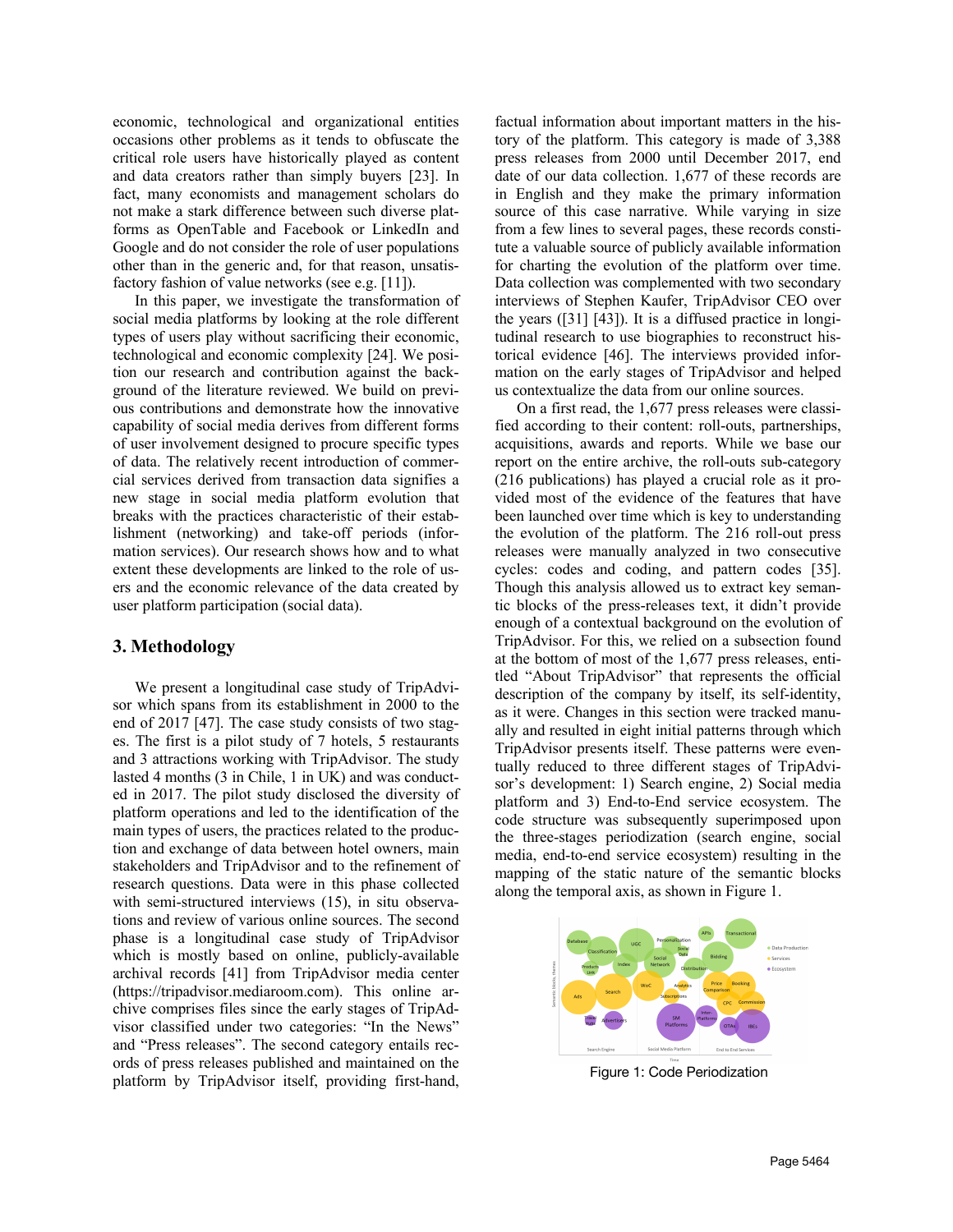# **4. Case Study: The patterns of TripAdvisor Evolution**

TripAdvisor is a platform that offers a range of services in the travel sector, most of which have traditionally been associated with user-generated reviews and recommendations. Users participate on the platform by sharing their experiences, providing ratings, and commenting on all kinds of places or tourist attractions around the world. Founded in February 2000 as a travel search engine, TripAdvisor has become one of the world's largest online travel sites that has left an indelible imprint on the travel industry.

Our analysis of the roll-out features and TripAdvisor's own statements indicates three stages in TripAdvisor's evolution. The first stage marks the establishment of TripAdvisor as search travel database and its self-perception as a travel advertising platform (2000- 2005). This is followed by the development of Web 2.0, mobile features and inter-platform connectivity from which the platform still owes much of its public image (from 2006). The third and last stage coincides with the introduction and enhancement of price comparison and booking features and the development of end-to-end services (2013). In what follows, we describe in some detail each of the three stages.

# **4.1. Kick-off: Search Engine and Advertising Platform**

Back in February 2000, Stephen Kaufer and his cofounders sought to build a search engine with a travel focus. The first step was to build a travel database with up-to-date content ([31]: 364). Starting with an automated indexing of travel sites didn't have the expected result and the indexing reverted to manual work and was eventually compiled by people who were employed to classify, tag and then write one-line summaries of the travel articles. Although at that time there were many rich travel content sites, it was difficult for users to overcome the fragmentation of online travel information and find what they were looking for. TripAdvisor saw the market opportunity and positioned itself as a search engine built on the in-depth understanding of travel content and user preferences. By relying on its knowledge of site structures and search technologies, TripAdvisor was able to return responses to multi-dimensional queries which most of the travel sites couldn't do as they were still bounded to single destination queries or very limited categories.

In late 2000, a demo website went live to exemplify TripAdvisor's search capabilities, after a year it started to get some traffic. After some initial difficulties, the idea of contextual link advertising emerged as monetiz-

ing strategy [31]. Contextual link advertising refers to the display of highly targeted ads selected automatically on the basis of user data (i.e. profile, preferences). In this model, advertising is monetized by a Cost-per-Click (CPC) model which means that an advertiser pays a publisher (here TripAdvisor) when the ad is clicked through. Differently from traditional banner advertising, the efficiency of contextual display ads is related to user search data. The more the data the better the chance that relevant ads are displayed and eventually clicked-through. Also, in the CPC model marketers pay for the click-through they perform instead of paying upfront for banner display. This means that TripAdvisor had a margin of improvement in revenue making that was directly proportional to the number of click-through it could generate. To provide contextual ads, TripAdvisor automatically linked a whole client product database with its search database by creating HTML links which contained unique code track ([31] TripAdvisor 4 March 2002). Already "the overall click-through rates on TripAdvisor average 8%, a 32X improvement over the standard banner response rate of .25%" (TripAdvisor 3 December 2001). TripAdvisor's click-through rate varied from 4% to 12%, depending on how relevant the ads offered were.

The other aspect of contextual link advertising is the continuous development of the search capabilities it affords. As part of improving the retrieval of comprehensive travel information about destinations, TripAdvisor launched a dynamic hotel index, a pioneer of its kind, an "up-to-date view of the most popular hotels in a given city" (TripAdvisor 22 November 2002). Interestingly, the definition of this index changed in March 2005. While the previous index measured popularity by using web information, a new algorithm was developed that used "real reviews by real travelers posted on TripAdvisor.com" (TripAdvisor 9 March 2005). This change signaled a turning point in TripAdvisor's evolution as it made user-generated content a milestone of its operations.

# **4.2. Social Media Platform and Inter-Platform Connectivity**

Rather than a sudden change from search engine to social media, our data show that TripAdvisor evolved into a social media by gradually attributing importance to user participation as a means for generating content and data. The first mention of user reviews occurred in late 2000 and, even if the first real social media feature (forum) had been launched already in 2004, TripAdvisor described itself as a travel community only in 2006 and as a travel media network in 2007. In December 2007, TripAdvisor launched a new site design, due to the remarkable growth of user participation. User re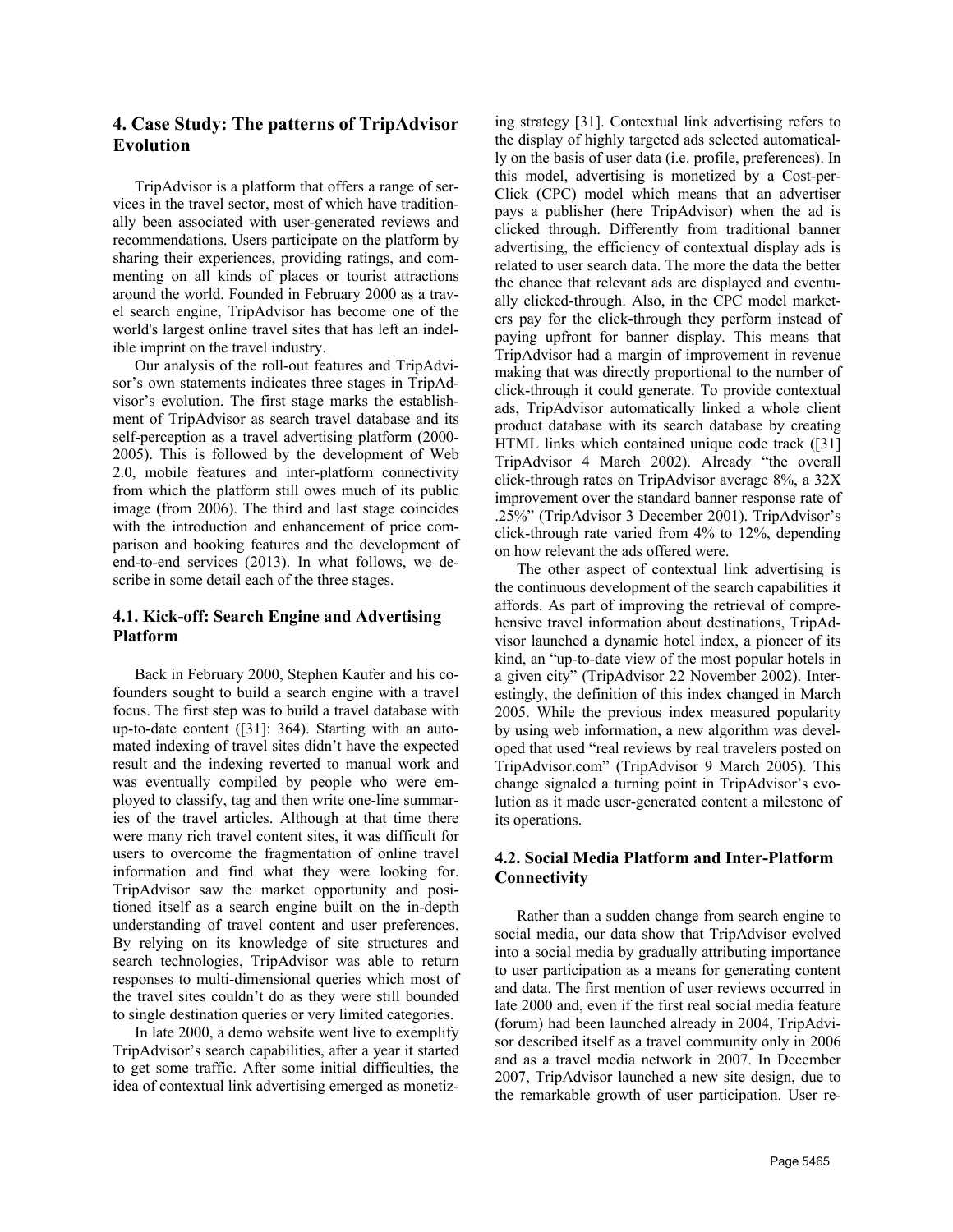views and opinions doubled between 2006 and 2007, from five million to 10 million.

Following the enhancement of web 2.0 functionalities, TripAdvisor launched in 2006 *Inside* which allowed users to utilize wiki functionalities to share their collective knowledge about destinations around the world (TripAdvisor 11 April 2006). The move was in line with bigger changes on the role of users in producing web content, the so called "wisdom of the crowds", and TripAdvisor used it to gain traction as innovator sustained by users. TripAdvisor's *Inside* featured realtime travel information posted by users and rich content on a variety of topics. A month later TripAdvisor rolled out *goLists* which allowed users to publish lists of their favorite destinations, attractions, activities, hotels and restaurants (TripAdvisor 8 May 2006). *go-Lists* was presented as an innovative way for weighing travel experiences and a useful resource to share and receive insider comments in an organized and searchable format. With *goLists*, users could vote on the helpfulness and accuracy of each list which resulted in most popular lists being featured more prominently on the site.

"First Social Networking Tool that Combines 20 Million Monthly Visitors, 6 Million Members and 10 Million Travel Reviews and Opinions" headlined TripAdvisor article in the middle of 2007 (TripAdvisor 15 June 2007), referring to a new travel network feature just introduced. The introduction of this feature signaled another milestone in TripAdvisor's evolution toward enriched connectivity. It allowed TripAdvisor users to connect with their networks and share travel information through it, indicating a clear turn toward social networking.

In 2007 TripAdvisor started to gather data not only about destinations but also on user behavior. Seeking to expand and capture relevant content and data, TripAdvisor started to connect with other social media platforms. The platform launched its *Local Picks* application on Facebook in fall of 2007 and MySpace in spring 2008. This application allowed the easy sharing of food opinions among friends, indicating the best places to eat in any location, from people who have already been there and rapidly became viral. In its aftermath, TripAdvisor grew its restaurant offering from less than 100,000 establishments to nearly 500,000 in approximately 15 months (TripAdvisor 10 February 2009). *Cities I've Visited* and *Traveler IQ Challenge* were applications rolled out on Facebook in June 2007 and in MySpace on May 2008. As for all MySpace (and Facebook) apps, TripAdvisor apps on this platform were able to access public profile information available including users' friend lists, interests, photos & albums, video, as well as status & mood (TripAdvisor 14 May 2008).

In the following years, TripAdvisor continued strengthening its connectivity with other platforms and expanding its user services. In 2009, thanks to the partnership with OpenTable and Toptable – leading providers of online restaurant reservations for diners – TripAdvisor's users were able to make restaurant reservations in the US or UK. TripAdvisor also offered dynamic maps, using Google maps to show where restaurants are located and, taking advantage of the mobile geolocation capabilities, helped users find the best restaurants, as rated by locals. In 2013 the partnership with Viator – the leading resource for researching and booking tours and activities worldwide – gave TripAdvisor's users the opportunity to find and book tour activities. By clicking "Book Now" button, users could directly access Viator.co and its wide selection of tours and activities in popular destinations around the world. The partnership with Facebook grew stronger with two new apps: *Trip Friends* in 2010 and Friend of a Friend in 2012. Similar to the Traveler Network feature, Trip Friends displayed a list of friends who had already been to the location a user was searching for. *Friend of a Friend* in TripAdvisor's words represented "the next step in making travel planning more social for the TripAdvisor global community" (TripAdvisor 11 April 2012). In addition to Facebook's friends, *Friend of a Friend* allowed sharing to friends of each friend thus expanding a user's network. The features effectively personalized user search results displaying first the reviews of Facebook's friends (followed by reviews of Facebook's friends of friends). In a move toward a more personalized offering, in late 2014 TripAdvisor launched *Just for You* feature which sorted hotels based on a user's individual preferences and search history on the platform. Upon searching hotels for a specific destination, users saw a variety of tags allowing them to select their travel preferences, such as travel style, location, price range, hotel class, amenities and brand. Through the new *Just for You* feature, TripAdvisor incorporated this feedback along with a user's prior search and contributions on the site to deliver more personalized hotel results.

In October 2012, TripAdvisor announced a new app that gave business owners (hoteliers) an uncomplicated way to enrich their Facebook Pages with TripAdvisor content. This app was designed to help businesses attract more guests by using TripAdvisor traveler feedback and is an expansion of the popular TripAdvisor widgets. Using this widget, businesses were able to create a TripAdvisor tab on their Facebook Page which included their ratings, recent reviews, awards, photos and ranking on the site.

### **4.3. End-to-End Service Ecosystem**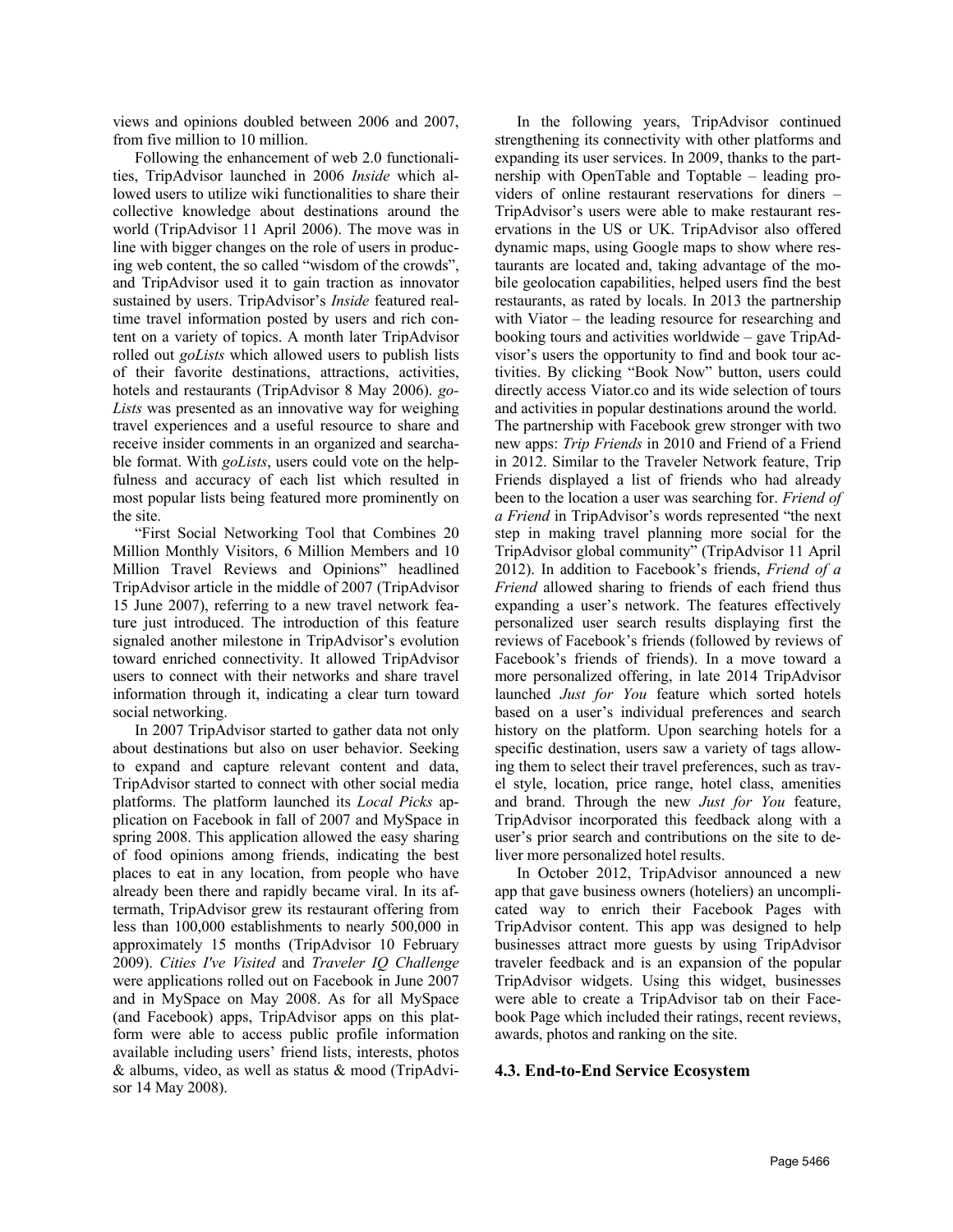In 2013, the all-in-one *Hotel Price Comparison* search went live (TripAdvisor 5 June 2013). This new feature marked a watershed in the way hotel profiles were produced, being the first to match real-time pricing and availability with TripAdvisor's reviews and opinions in a simple layout. The feature obtained the price and availability from multiple booking partners (Online Travel Agencies and Internet Booking Engines) and displayed them in one view. When users picked the dates of stay, TripAdvisor displayed a list of available hotels with their average prices for this stay. This way, users can search and compare hotel prices at a glance, without having to leave the platform. Users can easily select and book their hotel by clicking through to the booking partners' sites to complete the transaction.

By 2014 TripAdvisor started to introduce a range of end-to-end services whereby users could get through the entire travel consumption process, from search destination to actual hotel reservation, without leaving the platform. Simplifying the hotel booking process, TripAdvisor first rolled out *Instant Booking* for mobile devices in June 2014 and extended it to all devices in the US and UK by September 2015 (TripAdvisor 11 June 2014; 14 September 2015). This feature streamlined the booking process which could be completed without opening a new window on the booking partners' sites to complete the transaction.

*Instant Reservation* arrived in September 2014, leveraged by the acquisition of Lafourchette (TripAdvisor 18 September 2014). Instant Reservation expanded the functionality of Instant Booking to restaurants, allowing users to complete their reservations without leaving the site. Instant Reservation was available on mobile and desktop. On November, also the Attraction section exhibited an *Instant Feature* by integrating tour inventory display and pricing data from Viator, a leading tour agency, which had been acquired by TripAdvisor in August (TripAdvisor 13 November 2014). When users visit an Attraction page on the platform, they are presented with up to three tour options, such as small group, private or skip-the-line options, along with descriptions and prices for each. An instant booking functionality complements the offering.

In 2014, as part of the inter-platform connectivity expansion, TripAdvisor announced a new feature for mobile called Ride there with Uber. This allowed users to easily reserve a ride with Uber to restaurants, attractions and hotels. TripAdvisor was one of the first to integrate Uber functionality into its platform by using Uber APIs. When users searched for restaurants, attractions and hotels on TripAdvisor they are presented with an estimate of Uber car fares and the wait times for pickup. Clicking Ride there with Uber button allowed redirecting to Uber thus completing the reservation and having a car sent to the user location (TripAdvisor 20 August 2014).

In a similar move, TripAdvisor teamed up with Deliveroo enabling its users the access to Deliveroo's restaurant network. The scheme connected more than 20,000 restaurants across 12 countries throughout Europe, the Middle East and the Asia Pacific regions. Restaurants listed in both TripAdvisor and Deliveroo are displayed a button order online. By clicking it, TripAdvisor visitors are redirected to the specific restaurant on the Deliveroo app to complete their orders.

Adopting trendy technology and strengthening the integration with Facebook, TripAdvisor rolled out its chatbot on Facebook Messenger in early 2017. Chatbots are simple artificial intelligence computer systems that you can chat with via text. TripAdvisor can receive user requests via Facebook Messenger asking for travel advice and recommendations regarding popular restaurants, attractions, hotels, and flights. TripAdvisor then searches all over its database to instantly deliver the best response to the message. For example, if a user is in New York City and craves sushi s/he can login into Facebook Messenger and send a message to TripAdvisor asking for sushi restaurants nearby his/her current location. TripAdvisor's chatbot can be used as a "social" tool as users can invite anyone to the chatroom, sharing options and "likes", in so doing sharing decisions and plans. TripAdvisor's bot learns about users' preferences improving its responses as users use it.

## **5. Discussion**

Our report of TripAdvisor reveals a complex and dynamic business ecosystem in which TripAdvisor itself, users and a range of other businesses and platforms are linked together by various data and revenue flows. These links and the data and revenues flows they generate rest, in turn, on an elaborate technological infrastructure that brings a large ecosystem of actors together and orchestrates the ubiquitous presence of users across a large spectrum of platform (TripAdvisor) and inter-platform (TripAdvisor, Facebook, booking partners) operations. The content and data supplied by users directly (reviews, ratings) or indirectly (click patterns and user interactions) are no doubt what grants TripAdvisor its distinctive and widely recognizable status as a platform and the means through which the platform qualifies the services it produces and trades in the market [13] [14].

Our empirical narrative shows that the involvement of different groups of users has been shifting throughout the history of the platform along with the types of actions and the data such actions generate. The period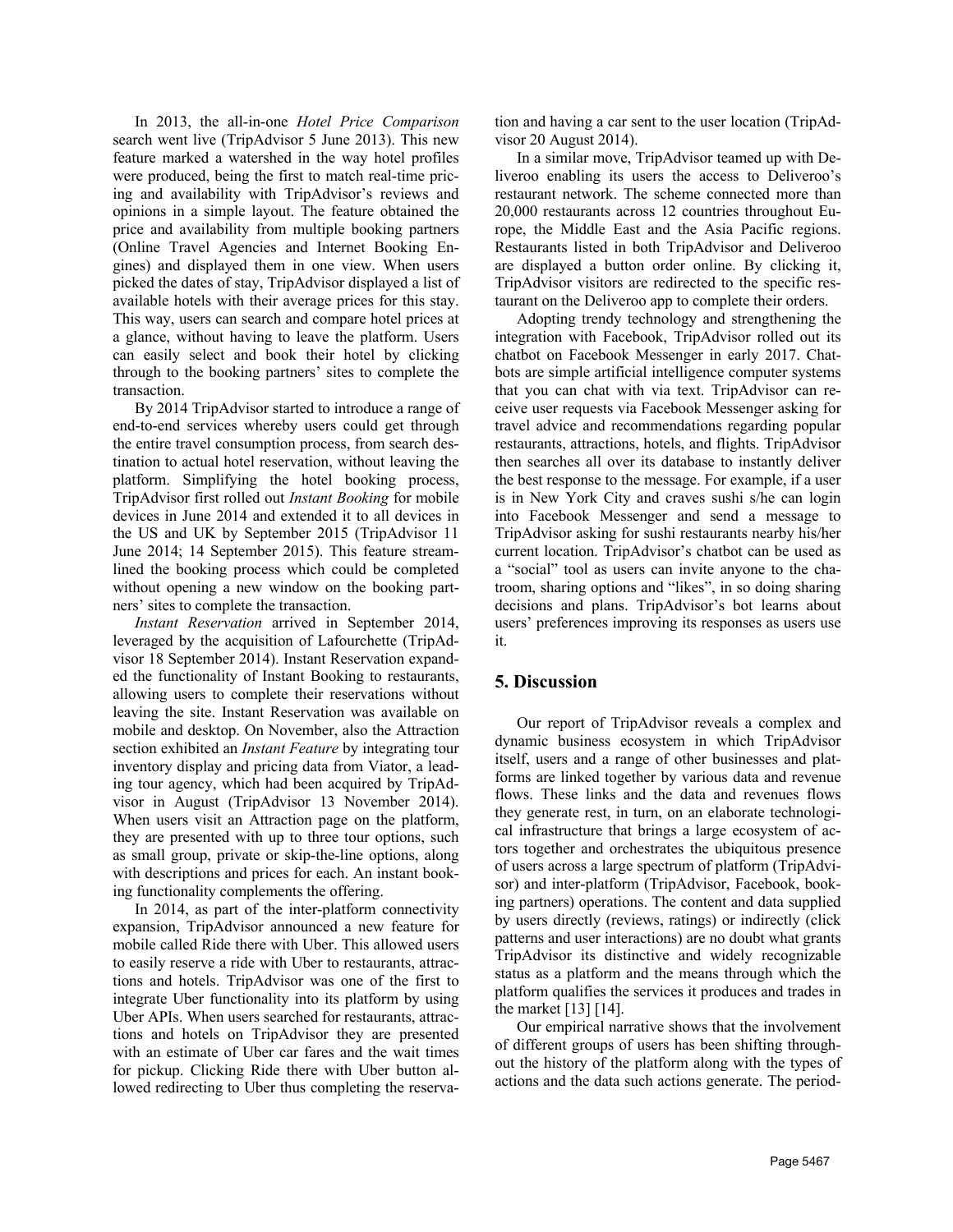ization scheme (search engine, social media platform, data services ecosystem) we derived from the reconstruction of TripAdvisor's evolution allows dissecting the variable forms of user involvement around which the platform has spun, and continues to spin, its business operations [10].

Table 1 below offers an analytic view of the operations of TripAdvisor we derive from the empirical narrative of the platform. The vertical axis of the table summarizes i) the different types of data generated and used by the platform, ii) the core functionalities the platform has implemented over time and iii) the main partners it has relied upon, together with the strategy it has adopted in relation to its ecosystem's partners. These are mapped onto the horizontal axis along the three distinct platform stages (Search Engine, Social Media, Data Service Ecosystem). It is important to note that the evolution of TripAdvisor is cumulative or path dependent. Each stage is built on the data and functionalities produced in the preceding stage and enabled by its own specific data types and platform functionalities.

| Table 1: The Evolution of TripAdvisor      |                                                                                                                            |                                                                                                                                                                                                                                                       |                                                                                                                                                 |
|--------------------------------------------|----------------------------------------------------------------------------------------------------------------------------|-------------------------------------------------------------------------------------------------------------------------------------------------------------------------------------------------------------------------------------------------------|-------------------------------------------------------------------------------------------------------------------------------------------------|
|                                            | Search En-                                                                                                                 | Social Media                                                                                                                                                                                                                                          | Data Service                                                                                                                                    |
|                                            | gine                                                                                                                       |                                                                                                                                                                                                                                                       | Ecosystem                                                                                                                                       |
| Data<br><b>Types</b>                       | Hotel data<br>Destination<br>data (both<br>imported from<br>hotel websites<br>and the Web)<br>Product data<br>(HTML links) | Social data<br>(actions and<br>opinions by<br>user platform<br>participation<br>Network data<br>(friends' and<br>friends of<br>friends' data<br>from social<br>media plat-<br>forms)<br><b>User Generated</b><br>Content (re-<br>views, forum,<br>Q&A | Real-time<br>transaction<br>data (Booking<br>generated by<br>users and<br>Bidding gener-<br>ated by hotels<br>and OTAs)                         |
| Platform<br>Function-<br>alities           | Indexing and<br>Classifying<br>Searching<br>(multi query)                                                                  | Networking<br>Producing &<br>Consuming<br>content (wikis,<br>rating, review-<br>ing)<br>Personalizing<br>results (filtering,<br>selecting)<br>Subscribing                                                                                             | Comparing<br>(price and<br>content)<br>Booking<br><b>Bidding</b>                                                                                |
| Ecosystem<br>partners<br>and Strat-<br>egy | <b>Advertisers</b><br>(OTAs and big<br>hotel chains<br>and travel<br>sites at the<br>beginning)<br>Media model             | Social media<br>platforms<br>App develop-<br>ment and de-<br>centralization                                                                                                                                                                           | <b>OTAs</b><br><b>IBEs</b><br>Sharing econ-<br>omy platforms<br>App acquisi-<br>tion, integra-<br>tion of services<br>and recentrali-<br>zation |

In the introduction we asked how the distinct status of social media as business actors has evolved and the degree to which their operations continue to be dependent on (end) users as content and data generators. In particular, we asked (a) what role would social data play in the expansion of social media to the provision of service belonging to more traditional sectors? (b) what kind of ecosystems emerge as social media diversify their operations? We found out that the three stages in TripAdvisor's evolution are conditioned by the platform functionalities implemented in each stage and the data types produced and exchanged among different groups of users. Platform operations are, in turn, conditioned by the dynamic forms of user involvement the platform designs and their interdependencies. Forms of user involvement often work in tandem with specific platform functionalities to establish complex user model configurations that are eventually reinforced by the overall platform strategy. Our findings clearly indicate that each phase of the platform evolution is characterized by specific models of users that alternately represent the main resources and the main clients of the platform. In line with the literature on multisided platforms the evolution of TripAdvisor can be thought as the modification or addition of new user model configurations. Differently from this literature, however, our contribution points to the fact that new user model configurations are always built on dataresources. Such resources are assembled gradually as the platform evolves and diversifies its operations (i.e. search-engine, social media, service ecosystem).

In the first stage of the platform (approximately 2000-2005) end-users were modeled just as atomized information seekers (there was no interaction between users) and the platform functionality and design were accordingly geared to accommodate a search-oriented platform, profiting from the patterns of clicks (data) associated with this through a CPC advertising model [45]. The data-resources the platform was able to produce from the operations of indexing and classifying web content on hotels and destinations empowered the searching functionality on the platform which in turn generated user engagement and user platform participation and data on user preferences (social data).

The social data and search capabilities cumulated in the first phase became integrated in a much more comprehensive redesign which sought to accommodate additional forms of user involvement, most notably user generated content and various forms of user interaction [2] [3] [14] [20] during the second stage of the platform evolution (roughly 2006-2013). Most of the TripAdvisor social media features rolled out, one after the other, in this period (such as Inside, goLists, Travel Network, Cities I've Visited). This, together with the links of TripAdvisor to other social media sites (e.g.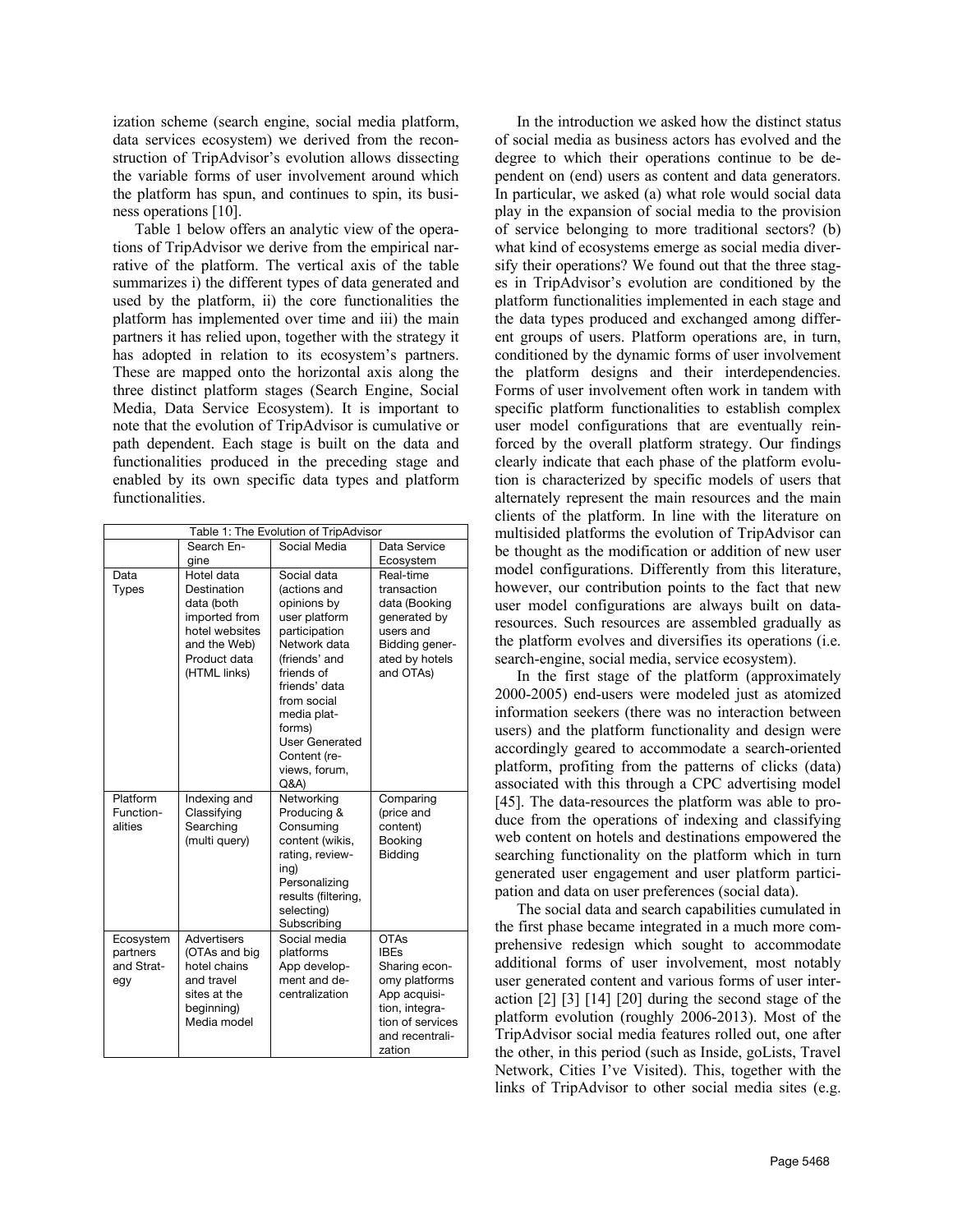Facebook, MySpace) through apps and widgets caused a complete redesign of the model of users and the concomitant redefinition of TripAdvisor to a social media platform able to grow on the basis of data and content procured by user platform participation. The usertraveler which was the main client of the searching functionality became instead the main source of data for the platform, generating different types of data (e.g. reviews and ratings) on the basis of which the platform is able to provide a set of new algorithmically driven functionalities [16] [39].

Taken together, these changes reconfigured the functional identity of the platform and made TripAdvisor an independent source of data production. Significantly, the producers of data-resources in the second stage are not employees anymore but end-users (travelers) contributing content and data. Because of the new user generated data-resources the platform has been able to provide personalized services to users. The production of destination profiles, e.g. places and hotels can be personalized through the aggregation of user ratings and other forms of crunching user data [2]. The searching functionality was empowered by popularity and other measures that could be computed on the basis of user involvement. Destination profiles became a very complex algorithmic inter-platform arrangement (Popularity Index, Top Value, Just for You) very different from the manual processing of travel information by TripAdvisor staff, characteristic of the search engine stage. The development of social networking tools and inter-platform connectivity meant that data-resources and the data services produced, such as personalized destination profiles, started to be displayed not only on TripAdvisor but also on other social media partners. These changes also enabled the development of several other services such as dining reservation, flight booking and vacation rentals, all linked, in one way or another, to user generated content and user interaction within the platform and across platforms.

Taken together these new features and dataresources brought the transition to the third stage and the transformation of TripAdvisor from social media to all-in-one-place destination for travelers or data services ecosystem. Our empirical narrative demonstrates the increased complexity of the operations and related services which TripAdvisor is currently able to offer to a range of users, with end-users being just one group among many others. The platform operations have increased both in variety (searching, comparing, booking, reviewing) and in scope or kind (hotels, restaurants, food delivery, tours and so on). At the same time, the data services ecosystem we describe as the last stage in the evolution of TripAdvisor seems to extend the existing organizational modalities of the plat-

form (its data-resources, data-services and operations) to more traditional types of services.

The provision of hotel booking services via the platform implies that user data, preferences and personalized recommendations are now used to disrupt extant hotel booking services. TripAdvisor has contributed to developing a new business ecosystem, which has grown adjacent to the existing one, adding both new users, new partners and new operations. Internet Booking Engines (IBEs) currently play a fundamental role in transmitting data about room availability and price and, in the case of Instant booking, also do the booking. Currently, there are 325 certified IBEs via which hotel owners can advertise their rooms directly on TripAdvisor. These developments point to a complex system of business relations and transactions that are taking place underneath the user interface, through mostly an automated and real-time system of data exchanges and platform functionalities. The emergence of new users and new operations bring changes for existing users and existing operations. Travelers continue to have a predominant role as they remain key data and content providers but they, in addition, obtain the status of buyers through the final act of room booking. Hoteliers become clients as they are provided with more platform functionalities and data analytics services. Also, hoteliers can now directly bid for user clicks alongside OTAs to see their offers displayed in price comparison tabs and they can also offer direct booking on TripAdvisor through their connectivity partners (i.e. IBEs). The introduction of booking services that provide revenues through commission breaks away from the media-based advertisement model TripAdvisor has used during the first and second stage of its evolution and from its dependency on OTAs and big hotel chains which have been TripAdvisor's major clients. The booking model introduces a new class of intermediaries (connectivity partners) which provide the infrastructure of data and technologies that single hoteliers (even the majority of hotel chains) seldom have.

In the third and current phase of its evolution, TripAdvisor acquires the status of a hub of a complex data-service ecosystem. Its central position derives from its capability, built over the years, of producing multiple data formats and multiple user models to differentiate and expand the scope of its data services.

### **6. Conclusions**

We have reconstructed the evolutionary pattern of TripAdvisor with the view of addressing to what extent the operations of social media as business actors continue to be dependent on (end) users as content and data generators [10]. Building on prior research in the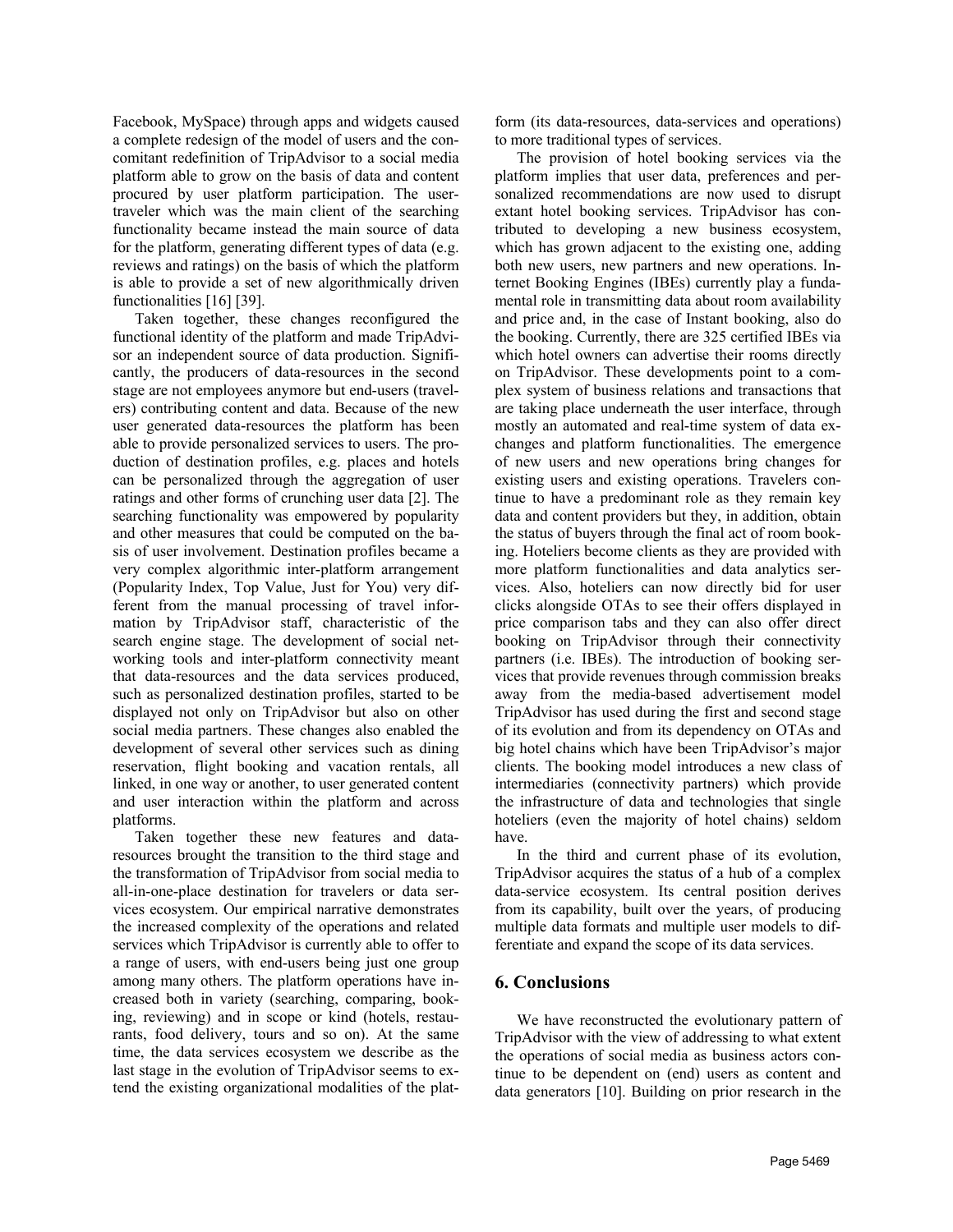field [26] [38] [39], our study indicates the crucial role the modeling of user and the data derived from their interaction play in sustaining the operations of TripAdvisor. Indeed, platforms evolve by adding and orchestrating different user-sides [6] [12] [17]. Complementing existing literature on platform growth and evolution, our analysis unravels the multiple roles different users perform, how the shifting nature of these roles is linked to the production of data-resources and the implementation of platform functionalities and, critically, the ways these roles change and support one another leading to the establishment of what we refer to as data service ecosystem. These findings suggest that the evolution of social media is linked to the production, exchange and use of different types of data and the ways such data are drawn upon to support the services social media platforms offer to increasingly complex configurations of user-types. Critical to these configurations is the dynamism and flexibility by which user involvement continuously shifts from production (social data and user-generated content) to consumption of these services, an alternation that takes place along several and rather different trajectories.

The shifting and interdependent roles users perform and the data services derived from these roles are linked to the transformation of TripAdvisor to a data services ecosystem and constitutes the key contribution our paper makes to the literature. Social media platforms such as TripAdvisor cannot be framed as community or user networks alone as this comes at the expense of other central characteristics that shape the functional identity and business behavior of the platform. The links users maintain with one another are heavily mediated by the functional identity of the platform as well as by the types of platform participation and user interaction the platform affords. Crucially, the different affordances of the platform as well as the entire technological infrastructure that sustains them are linked to the roles of users as data producers and service consumers which evolve overtime in complex and often unpredictable ways [2] [14] [20].

The current changes undergone by TripAdvisor could be linked to the platform strategy to integrate the fragmented travel and entertainment value chain and recentralize data flows and exchanges within its platform and ecosystem boundaries [12] [14]. TripAdvisor is in the position to exploit the power of its large user base by offering new data services. It can do so because it has taken the data produced by user interactions, reviews and ratings into entirely new regions. Other social media platforms such as Facebook or LinkedIn show an analogous pattern toward the development of new services empowered by a growth and expansion of their data-resources which are linked to a constant redesign of user-models and addition of usertypes. This, together with the increased automation that the complexity of these exchanges requires seems to point to a broader evolutionary path along which social media platforms and the digital economy are developing.

## **7. References**

- [1] Aaltonen, A., and Lanzara, G. F. "Building Governance" Capability in Online Social Production: Insights from Wikipedia". Organization Studies, 36(12), 2015, pp. 1649-1673.
- [2] Alaimo, C., and Kallinikos, J. "Computing the Everyday: Social Media as Data Platforms". The Information Society, 33(4), 2017, pp. 175-191.
- [3] Alaimo, C., and Kallinikos, J. "Encoding the Everyday: The Infrastructural Apparatus of Social Data". In Big data is not a monolith: Policies, practices, and problems, ed. C. Sugimoto, H. Ekbia, and M. Mattioli, 2016, pp. 77–90. Cambridge MA: MIT Press.
- [4] Baldwin, C. Y., and Woodard, C. J. "The Architecture of Platforms: A Unified View," in Platforms, Markets and Innovation, A. Gawer (ed.). 2009, pp. 19-44. Edward Elgar, Cheltenham.
- [5] Berger, K., Klier, J., Klier, M., and Probst, F. "A Review of Information Systems Research on Online Social Networks". Communications of the Association for Information Systems, 35(1), 2014, pp. 145-172.
- [6] Boudreau, K. "Open Platform Strategies and Innovation: Granting Access vs. Devolving Control". Management Science, 56(10), 2010, pp. 1849-1872.
- [7] boyd, d. and Ellison, N. "Social Network Sites: Definition, History, and Scholarship". Journal of Computer-Mediated Communication, 13, 2008, pp. 210-230.
- [8] Burgess, J., Marwick, A. and Poell, T. eds., The Sage Handbook of Social Media. SAGE, 2018.
- [9] Cetto, A., Klier, M., Richter, A. and Zolitschka, J.F., ""Thanks for Sharing"—Identifying Users' Roles Based on Knowledge Contribution in Enterprise Social Networks". Computer Networks, 135, 2018, pp. 275-288.
- [10] de Reuver, M., Sørensen, C. and Basole, R.C., "The Digital Platform: a Research Agenda". Journal of Information Technology, 2017, pp. 1-12.
- [11] Evans, D.S. and Schmalensee, R., The Industrial Organization of Markets with Two-Sided Platforms (No. w11603). National Bureau of Economic Research. 2005.
- [12] Gawer, A. Platforms, Markets and Innovation. Edward Elgar Publishing, Cheltenham, 2009.
- [13] Gawer, A. and Cusumano, M.A., "Industry platforms and ecosystem innovation". Journal of Product Innovation Management, 31(3), 2014, pp. 417-433.
- [14] Gerlitz, C. and Helmond, A. "The Like Economy: Social Buttons and The Data-Intensive Web". New Media and Society 15 (8), 2013, pp. 1-18.
- [15] Gillespie, T. "The Politics of 'Platforms'". New Media and Society, 12(3), 2010, pp. 347-364.
- [16] Gillespie, T. "The relevance of algorithms". In Media Technologies: Essays on Communication, Materiality, and Society, ed. T. Gillespie, P. J. Boczkowski and K.